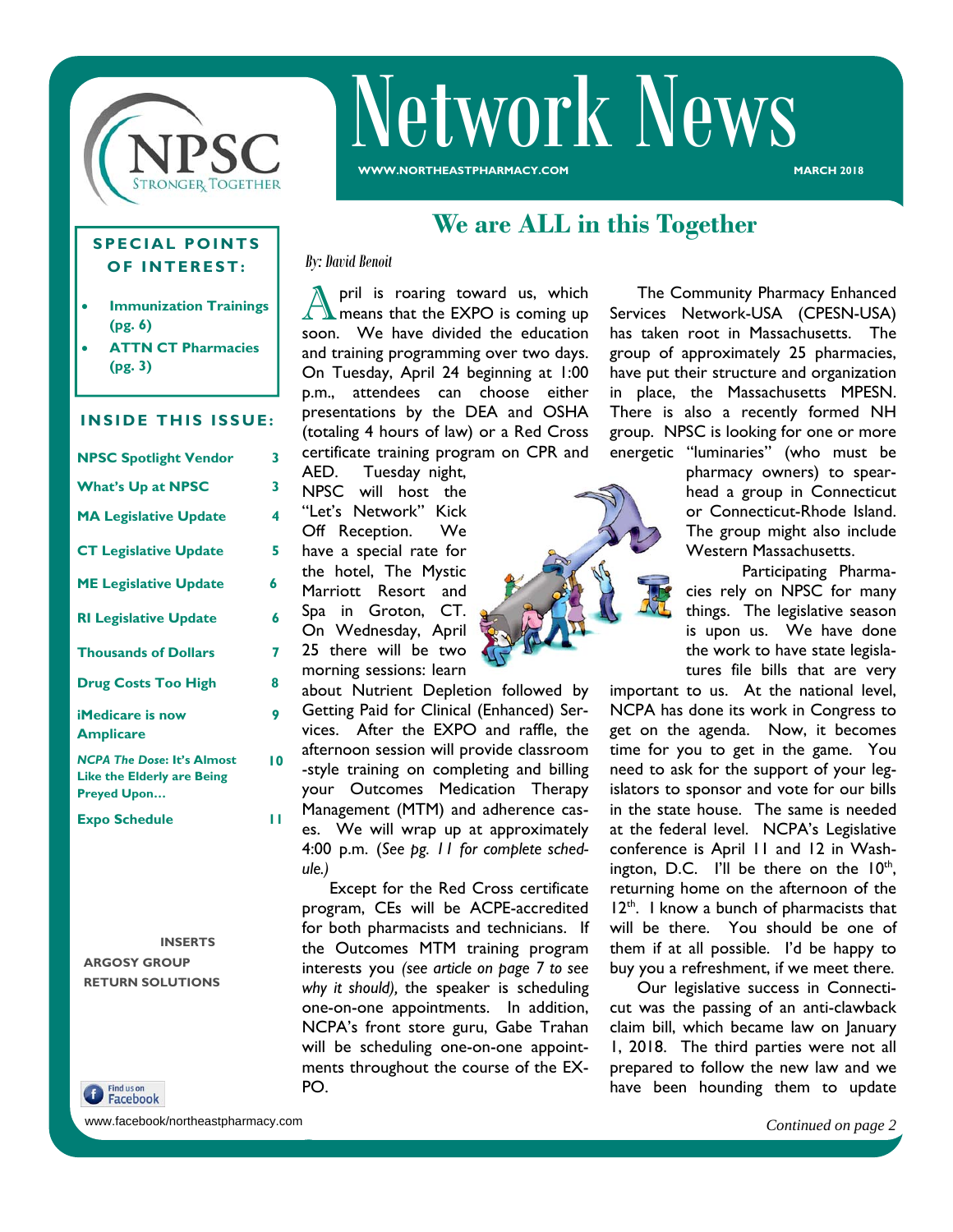#### *"We are All" continued from pg. 1*

their systems and reprocess the claims. While the problem has not been resolved, the guilty parties have acknowledged the need for a cure and we were told that it was coming as soon as two weeks ago.

 I, in particular, will follow the progress of the joint health care venture of Amazon, Berkshire Hathaway, and JP Morgan. So far three executives representing the three companies have formed the core executive group. They are charged with hiring a CEO for the project in the coming months. It is a very important decision, as this person's vision will shape the course and lead the charge of the project. There is no imminent danger that the world will soon be suddenly changed. They will need to remove layers of health care administration and bureaucracy. We would all be happier if that could happen. We might also be healthier at lower cost. Apple has thrust its hat into the health reform ring by launching two company-owned clinics for their employees.

there is the Amerisouce Bergen Company (ABC) acquisition of H D Smith, the possible increase in ownership of ABC by Walgreens, the elimination of all but four contracting PSAOs by Express Scripts, and the merger of CVSCaremark with Aetna.

 Moving forward, we would caution you to be very mindful of the DIRs and Performance Program true-ups that will be updated to their 2018 terms. The schedule remains the same as in prior years, but there have been some significant increases in DIR fees in Preferred networks for Caremark's Medicare D plans, in particular. Those withholds will begin approximately midyear, around the first week of July and will approach being double what they are now for Preferred pharmacies. Non-preferred pharmacies will not have this increased financial exposure.

For other newsworthy happenings,

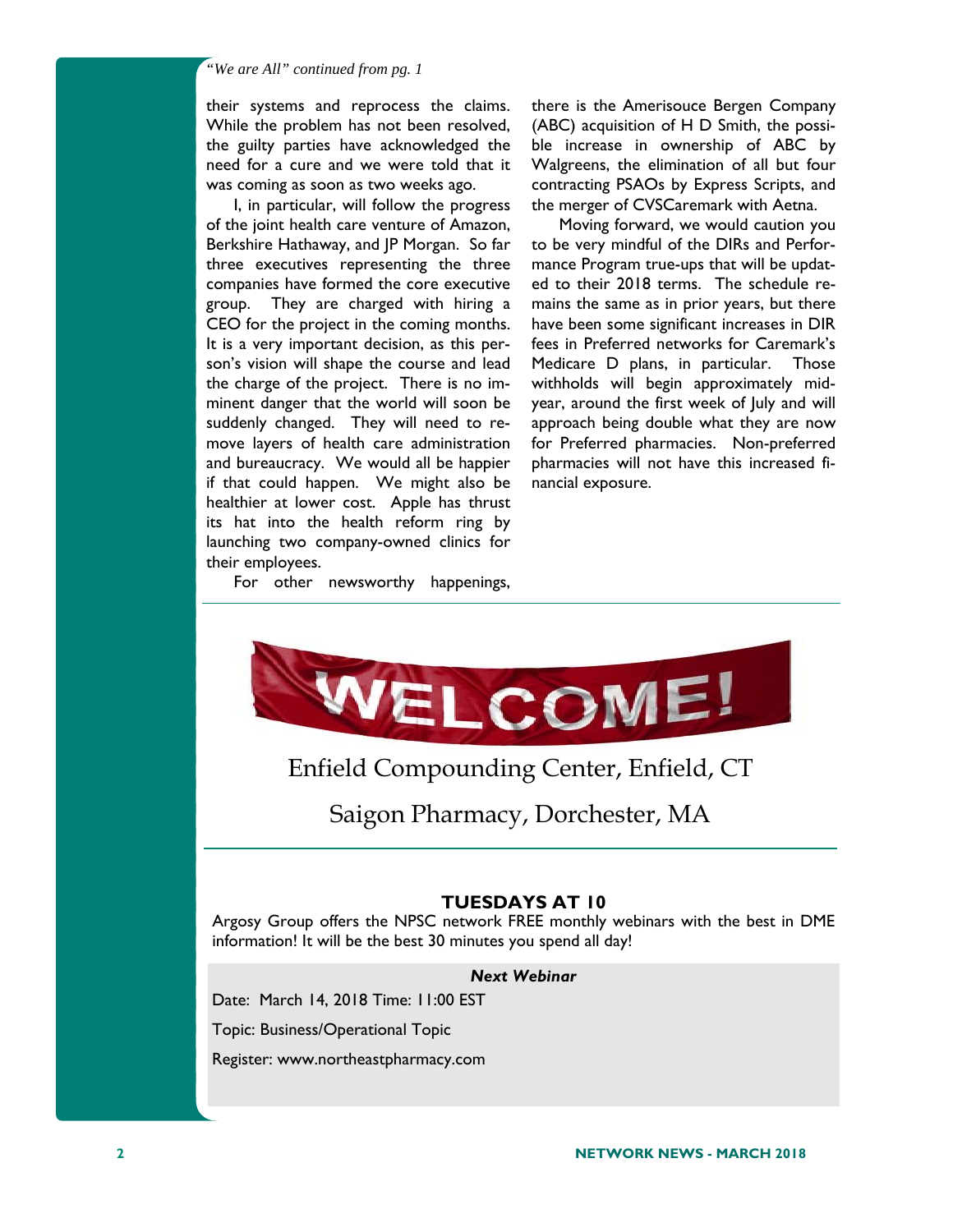# NPSC SPOTLIGHT VENDOR: Return Solutions



Return Solutions' OneCheck Select program helps you reclaim time spent tracking expired product return credit. Receive a single check, for all credit due from Return Solutions, issued within your choice of 30, 60, or 90 days after a return. The rate you pay depends on the timeframe selected and is an all-inclusive percentage of credit issued. Manufacturer credit values are listed on the check stub so customers know exactly how much they have received from each manu-

facturer, virtually eliminating credit tracking. Choose the comprehensive on-site service and allow an experienced rep to take care of the return process, or opt for the easy and economical mail-in service.

As a NPSC participating pharmacy, you receive the "30-for-90" promotion on your first return with Return Solutions: the check is issued to you in just 30 days at the same rate as the 90-day option. To learn more, call 1.800.579.4804 or visit www.drugreturns.com/newaccount to get started.

## **Attn CT Pharmacies: From Director of Drug Control**

If anyone comes across a prescriber who does not have a waiver on file and is not using EPCS the prescriber can be reported to the Drug Control Division. The best way to report these individuals is using our email address DCP.DrugControl@ct.gov.

# WHAT'S UP AT NPSC?



NPSC received a mention in an article in Modern Healthcare. The article focuses on the CMS-proposed lock-in policy. To view the full article visit http://www.modernhealthcare.com/article/20180117/ NEWS/180119919 To view full comments to CMS, please visit our website at www.northeastpharmacy.com.



Need help recredentialing, applying for Medicare, or have regulatory questions? We are here to help. Call Pam or Karen!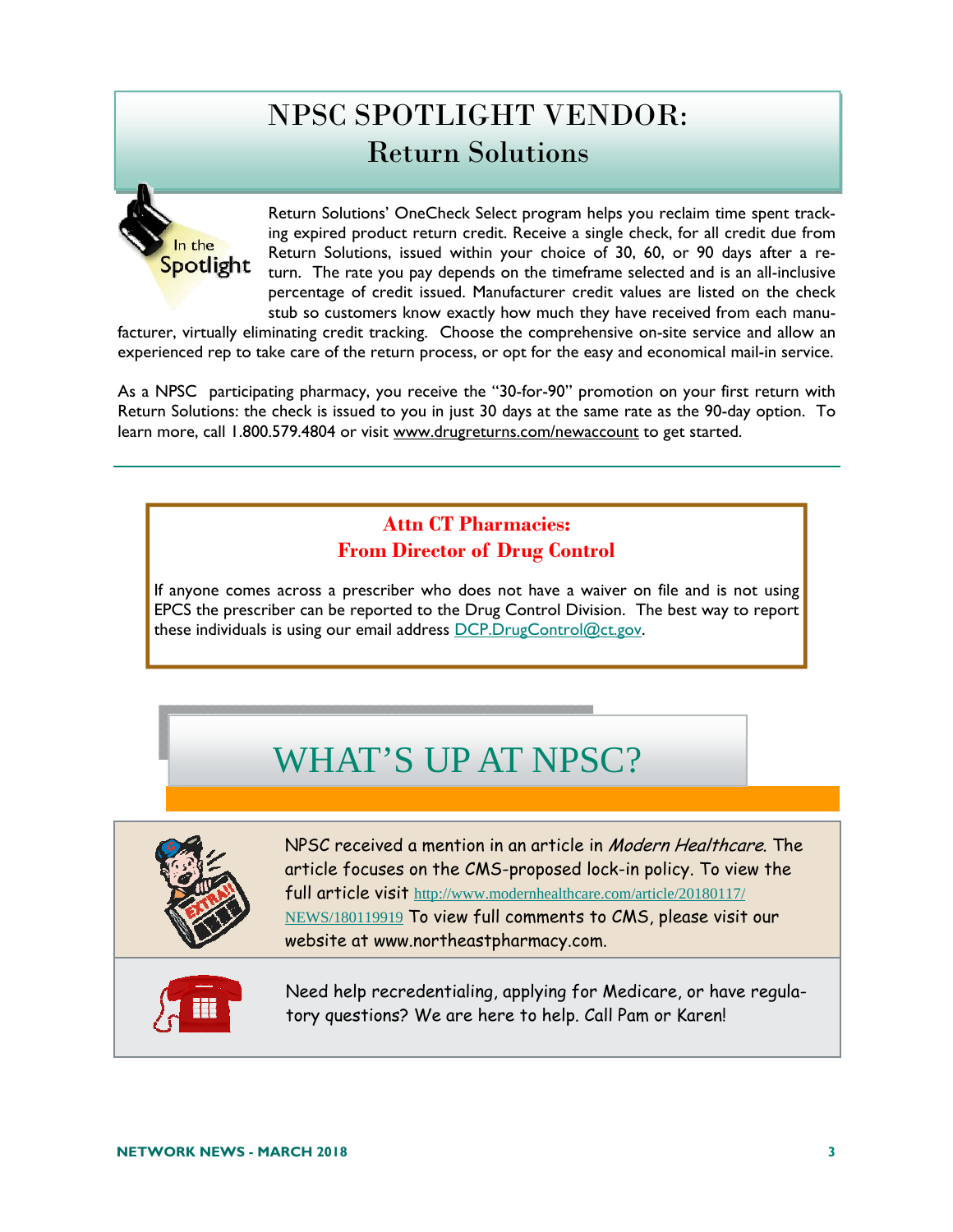## MA Legislative Update

*By Dennis Lyons, R.Ph., Legislative Consultant to MIPA* 

F ormal sessions for the second half of<br>the 2017-2018 legislative year began in January 2018. So far there have been several developments, some good and some unclear on the fate of our three previously submitted bills (see below). The pharmacist provider status bill was passed by the Health Care Committee and given a favorable vote. This is a major victory for pharmacists and a huge next step in the process of seeing this bill passed. We also anticipate the house developing a comprehensive health care measure headed up by Representative Ronald Mariano (Majority Leader), later this spring and is expected to address problems with Mac pricing transparency, copay claw backs and other PBM issues.

 The Massachusetts Independent Pharmacist Association (MIPA) in collaboration with the Massachusetts Pharmacists Association (MPhA) have sponsored three major pieces of legislation.

- **Senate 583 / House 2185** *An Act to ensure access to generic medications*: - this bill seeks to address the problems faced with MAC drug lists and rising generic drug costs. Currently in the Joint Financial Services Committee -is likely to be sent to a study
- **Senate 523** *An Act ensuring access to medications*: - this bill amends the state existing "Any Willing Provider" law and defines specialty pharmacy and what specialty drugs really are. Currently in the Joint Financial Services Committee – likely to be sent to study
- **Senate 1240/House 1214** *An act recognizing pharmacists as healthcare providers*: this bill would finally recognize pharmacists as providers thus allowing a pathway for payment for clinical services and expand the current Collaborative Drug Therapy law to allow pharmacists to engage in many more disease states including pain man-

#### agement. **This bill was given a favorable report and has passed out of Joint Committee on Public Health on February 21, 2018.**

 The Governor has submitted another anti-Opiate bill H4033, which is anticipated to see action in the coming months. Included in this proposal are several improvements to access to treatment for people suffering from opioid misuse. Also included is a change in the partial fill provision previously passed that allows patients to request an amount less than originally prescribed. The new bill would allow the patient to access the balance of the prescription if they go back to the original pharmacy. The bill also includes a new mandate for electronic prescribing for all prescriptions January 1, 2020. After that date paper prescriptions would no longer be valid.

 The Governor's proposed bill also includes a section creating a statewide standing order for any pharmacy to utilize when dispensing naloxone in the absence of prescription. Pharmacists utilizing this statewide standing order will be required to submit a report to the Department of Public Health annually as to how many times this process is utilized to dispense a narcotic antagonist. The bill also contains language protecting individuals acting as "good Samaritans" in administering narcotic antagonists to persons exhibiting overdose symptoms.

 The pharmacy grassroots program continues and is open to all members who wish to participate and may involve visits to pharmacies by elected officials or meetings in the district offices. We have found in the past; these interactions are extremely effective and help to build a positive relationship with the local pharmacists and his or her representative in the legislature.

 Anyone interested in participating is urged to contact Dennis Lyons at hiddgl@gmail.com (617-312-5906) for more details.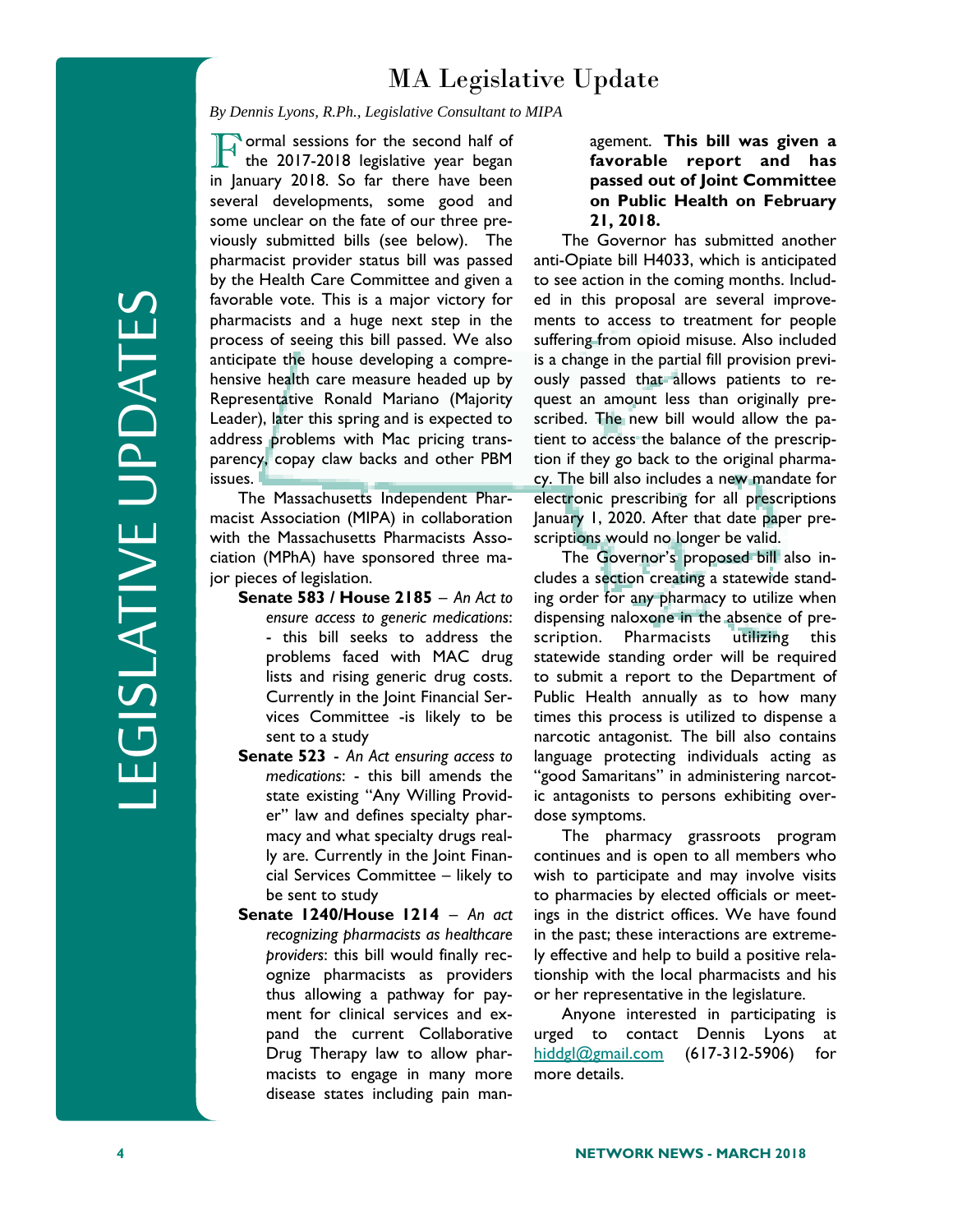## CT Legislative Update

*By Kevin Hill, NPSC Lobbyist, Power, Brennan & Griffin, LLC* 

The Connecticut General Assembly convened on February  $7<sup>th</sup>$  to begin the 2018 legislative session. This is a short session that adjourns in early May and because the state adopts biennial budgets, the General Assembly is not mandated to pass a budget this year. Each member of the legislature as well as the Governor and all state constitutional officers are up for election in November so we expect a flurry of bills to be proposed this year as legislators jockey for political position.

Though the session is only two weeks old, we have seen quite a lot of activity of note to pharmacy.

First, the Lieutenant Governor's Healthcare Cabinet has been working for months on issues related to health reform and the development of an integrated health system of Connecticut. The Cabinet recently adopted recommendations that they have sent to the Governor and legislature for their review. Among these recommendations are strategies on pharmaceutical cost containment. Within these strategies was the bill NPSC proposed previously that allowed for transparency in maximum allowable cost (MAC) price.

We have been working with the Insurance Committee as to whether they will take up the recommendations put forth by the Healthcare Cabinet. Due to the short session, the committee chairs have relayed to us that they will not be taking up the recommendations this year and they will be held for next session.

Beyond the Healthcare Cabinet, many bills and concepts have already been proposed that NPSC will have to address. The following are some key bills that have been proposed in the past week:

- An Act Establishing Fines for Violations of the Electronic Prescription Drug Monitoring Program
- An Act Concerning Changes to Pharmacy and Drug Control Statutes
- ◆ An Act Concerning Biological Products
- An Act Requiring the Health Information Technology Officer to Establish a Working Group to Evaluate Issues Concerning Polypharmacy and Medication Reconciliation
- An Act Limiting Changes to Health Insurers' Prescription Drug Formularies
- An Act Concerning the Sale of Fentanyl
- An Act Allowing Medical Assistants to Administer Vaccines and Nebulizer Treatments
- ◆ An Act Concerning Opioids
- ◆ An Act Preventing Drug Overdose

Nearly all of the bills are concepts as of now – that is, there is no bill language beyond the title and the Committee is exploring further what they want to address with the bill. We will be diligent in tracking down the substance of these items.

Beyond the General Assembly, we have been working with Cigna to address a dispute that has come about over the 'claw back bill' that we were able to pass into law last session. NPSC members noticed that these 'claw back' practices were still occurring by Cigna even after the law went into effect on January  $1^{st}$ . We reached out to Cigna to alert them that this practice was still occurring. They immediately responded, acknowledging their error. Their IT department is still in the process of adjusting their system to address the problem so that this practice no longer occurs and patients and providers can be made whole.

As always, please feel free to contact me with any questions or concerns.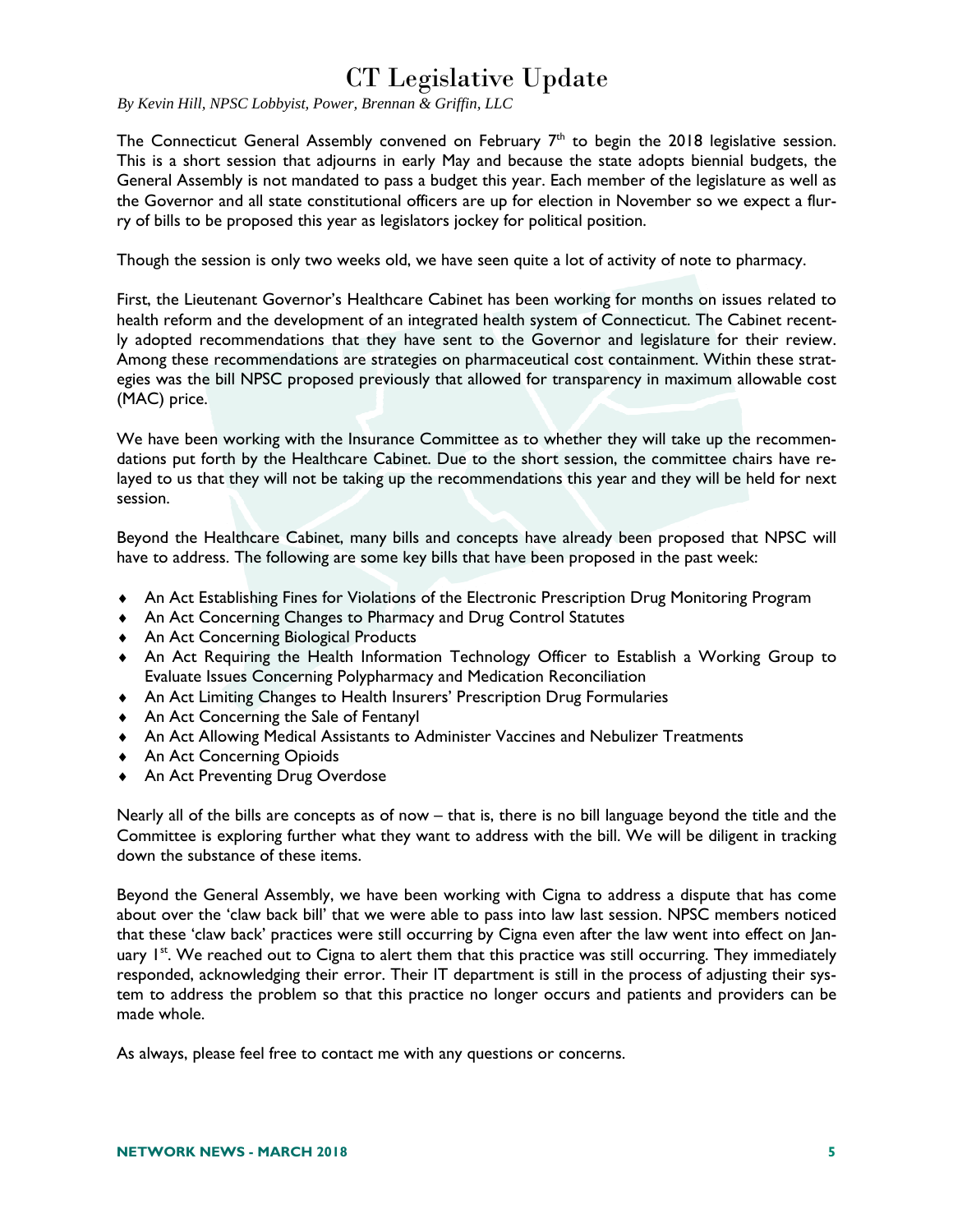## ME Legislative Update

*By Ron Lanton, NPSC Lobbyist, True North Political Solutions* 

 $\mathbb{I}$  overnor LePage (R-ME) gave his State of the State address stating that during his **I** term as Governor he ran the state like a business and made the state a business friendly state. He did not mention any new policy on opioids. He has promised to support Medicaid expansion if the legislature finds a way to pay for it, notwithstanding the fact that the voters last year have approved it via ballot initiative.

Rep. Gattine (D-Westbrook) who is a co-chair of the Appropriations Committee has argued that the state's \$1.5 billion that has been appropriated to the expansion is enough to get the expansion up and running and that the Department has until July 1 to start the process for accepting new applications. Democrats believe that the matter will go to court if not resolved quickly.

There has been action on naloxone after we have witnessed stagnation by the Governor on this issue. The Maine Board of Pharmacy raised the proposed age from 18 to 21 to obtain an overdose-reversing drug available without a prescription. After getting the Governor's approval, the board has issued a proposal reflecting this change where the comments on this issue will be taken until March 9th.

We will continue to monitor the legislature for more developments.

## RI Legislative Update

*By Jack Hutson, NPSC Lobbyist, New England Association Services* 

Our focus this session is on Fair Auditing practices by PBM and to that end H7684 has been introduced in the House by Rep. Ray Hull and is being introduced in the Senate by Senator Erin Flynn Prata. While we await each bill to be scheduled for a hearing, we need to assemble several independent pharmacies to testify as to the difficult issues you have faced with audits. This is a key aspect of helping the committee and leadership to understand the urgency of our proposed legislation. Please contact Jack Hutson at either jack.hutson@neasllc.com or 401-241-6510 to be added to the hearing/testify list.

## **IMMUNIZATION TRAININGS**

#### Sunday, March 11, 2018

7:30 AM - 5:00 PM Long Island University AMS College of Pharmacy 75 DeKalb Avenue, Brooklyn , NY 11201 718-488-1065 joseph.bova@liu.edu Fee:\$425.00

Thursday, March 29, 2018 UConn, Aqua Turf, Plantsville, CT 7:00-5:00 For info visit http:// ce.pharmacy.uconn.edu/immunization/ or contact joanne.nault@uconn.edu

Friday, April 6, 2018 Northeast University

https://bouve.northeastern.edu/pharmacy/ continuing-education/

> August 15, 2018 UConn School of Pharmacy Storrs Campus https://ce.pharmacy.uconn.edu/ **immunization**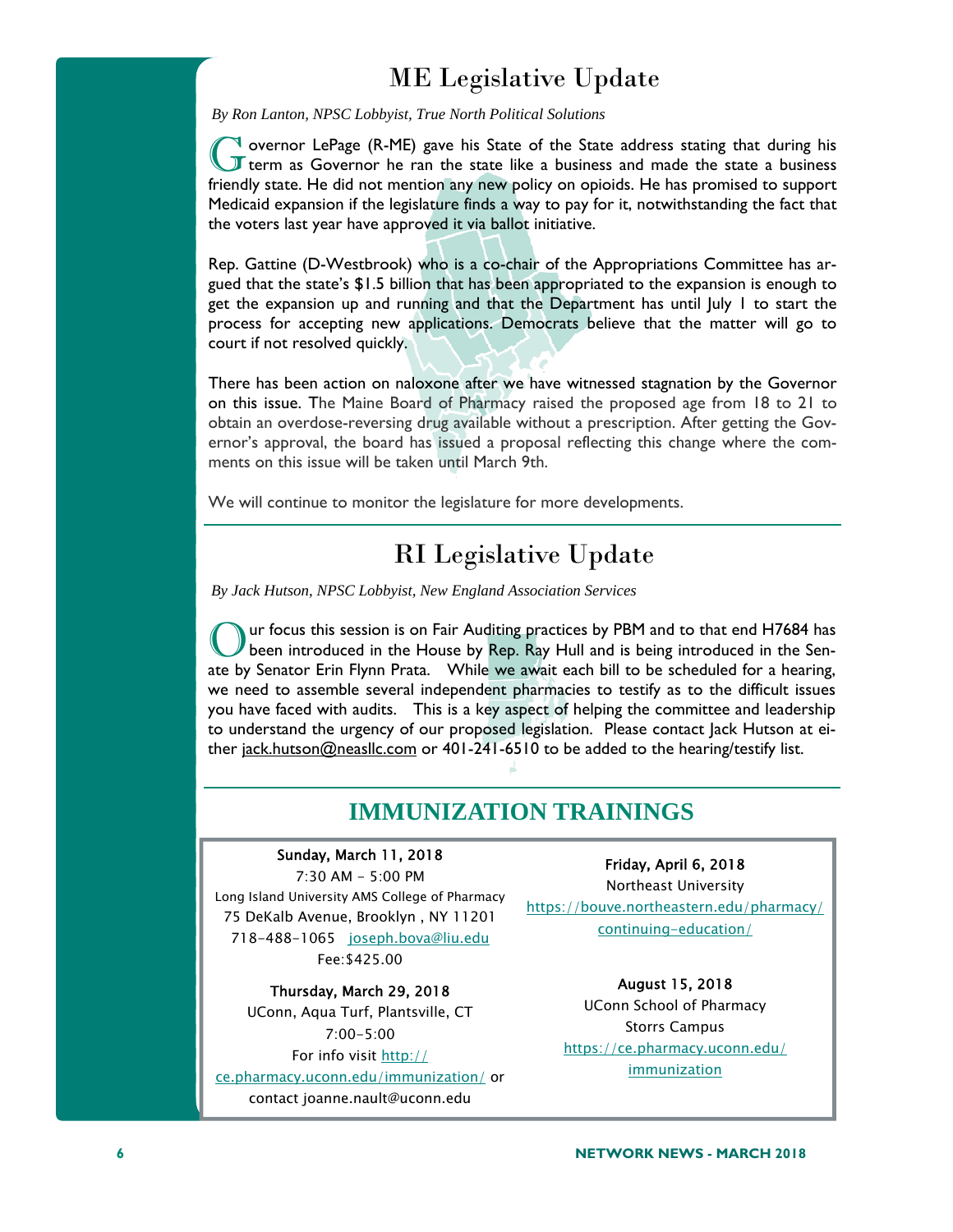## **Thousands of dollars…… Do I have your attention?**

#### *By Pat Monaco*

We had the opportunity this week to speak with our contact at EQuIPP, Zac Renfro. We re-<br>viewed the performance of the entire network based on the 5 star criteria and adherence. This is what we learned:

- As a whole, we performed 2% better than last year… but we need to continue to do even better.
- Thousands of dollars are on the line in the performance programs you are in with Caremark (Silverscript), Express Scripts, Humana, United Healthcare, and Cigna HealthSpring. This is where the *increase* in your DIR fees resides…
- Three very important things:
	- 1. First, log in and review your EQuiPP scores weekly. I know you have a lot to do but a tech can do this.
	- 2. Focus on adherence as a whole and find the patients that are causing your numbers to be in the red. They are called "outliers" and in the EQuiPP software you can click on the Outlier button and their names are there. It may not be a lot of people but you need to work with them.
	- 3. Statin Use in Diabetes will be triple weighted in 2020 using 2018 data.
- If you need help navigating the EQuIPP site:
	- Visit our website at www.northeastpharmacy.com. Under Resources, click on EQuIPP. Links to tutorials are available here in YouTube video format.
	- Visit our Facebook page. We have posted links to trainings at www.facebook.com/ northeastpharmacy.
	- Links are available on www.equipp.org under the FAQ tab, click on QuikTrain Tutorials.
	- EQuiPP has offered to customize some training for NPSC stores. This will be posted on our website once developed. They will also include an article in the April newsletter.

This is important information and it means real money to you!

As you can see in the screen shot of the entire network, we have some work to do in CMR Comple-

tion Rate. Kenny Correia will be available at the Expo & CE in April to meet one-on-one with you on Outcomes. In addition, Kenny will offer a CE session entitled, "Overview of BCBSRI MTM Program and Outcomes MTM Documentation System" on Wednesday, April 25 from 2:00P-4:00P. Attending the Expo is vital to your business now more than ever. We look forward to seeing you there. Contact Valerie today to schedule your appointment with Kenny at valerie@northeastpharmacy.com or 800-532-3742 ext 121.

| Measure                                                     | <b>Trend</b> |                    | Corporate                           | <b>Versus Goal</b>               |       |
|-------------------------------------------------------------|--------------|--------------------|-------------------------------------|----------------------------------|-------|
| A<br>Name                                                   |              | $#$ of<br>Patients | Performance<br>Score                | ÷.<br>Goal                       | Gap   |
| Cholesterol<br>$\circledR$<br>PDC                           |              | 35182              | 82.5%<br><b>ANALYZE PERFORMANCE</b> | 85%<br><b>+ HIGHER IS BETTER</b> | 2.5%  |
| CVS/caremark<br><b>CMR</b><br>(7)<br>Completion<br>Rate     |              | 5002               | 34%                                 | 76.8%<br><b>HIGHER IS BETTER</b> | 42.8% |
| <b>Diabetes PDC</b><br>(2)                                  |              | 9835               | 83.2%<br><b>ANALYZE PERFORMANCE</b> | 86%<br>HIGHER IS BETTER          | 2.8%  |
| High-risk<br>(2)<br>Medications                             |              | 25477              | 10.6%<br>ANALYZE PERFORMANCE        | 3%<br><b>UOWER IS BETTER</b>     | 7.6%  |
| RASA PDC (?)                                                |              | 28283              | 83.2%<br>ANALYZE PERFORMANCE        | 85%<br>HIGHER IS BETTER          | 1.8%  |
| Statin Use in<br>$\widehat{\mathcal{F}}$<br><b>Diabetes</b> |              | 10338              | 80.6%<br>ANALYZE PERFORMANCE        | 81.3%<br>HIGHER IS BETTER        | 0.7%  |

*EQUiPP screenshot live data from 2/28/2018*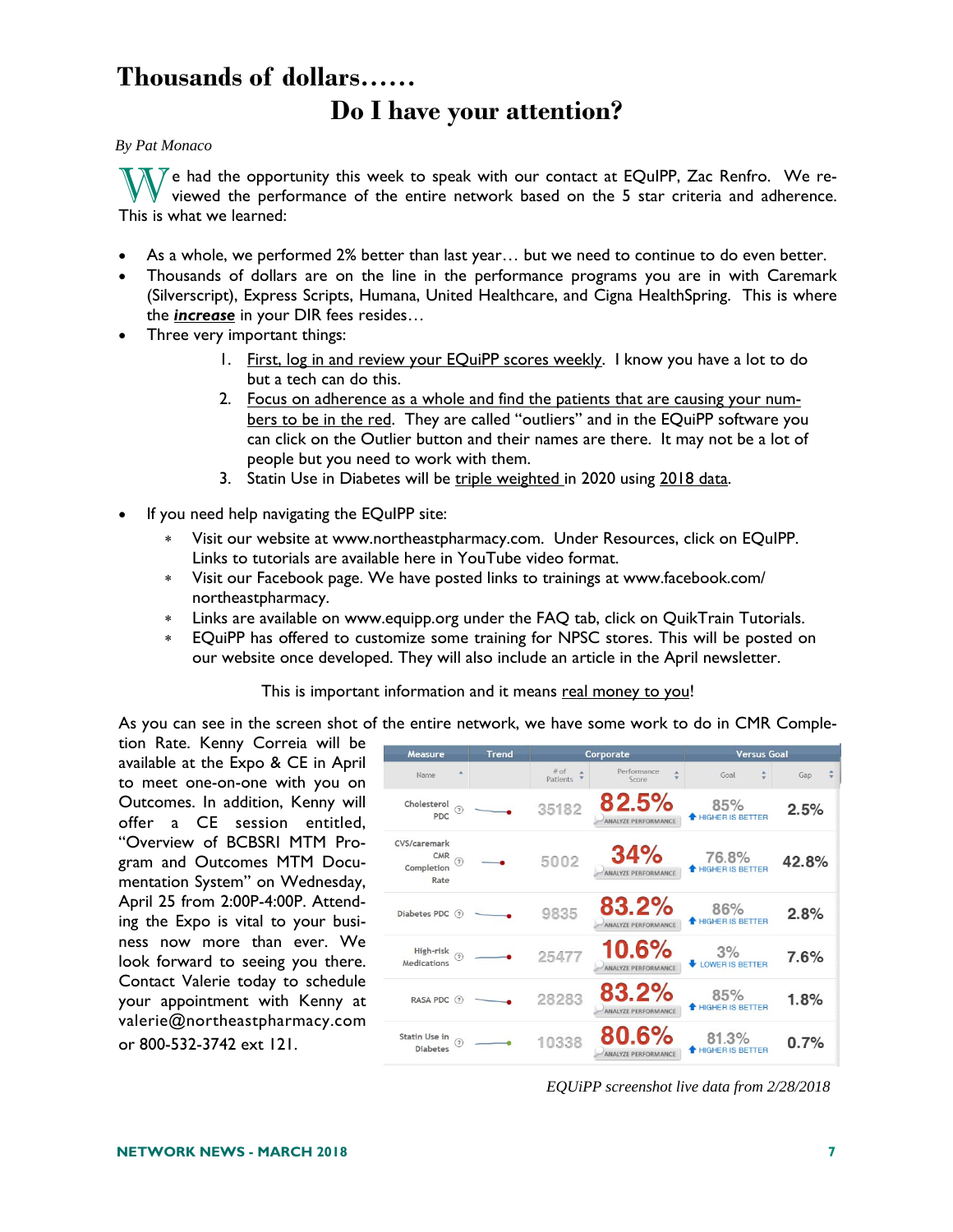## **"Drug Costs Too High," by Harrison Connery**

*Used with permission, Republican-American*, January 8, 2018

HARTFORD — A state panel of policymak-through 2021. ers and doctors has released a draft of a report calling for more transparency in how Stoll's Pharmacy on Grove Street in Waterthe cost of prescription drugs is negotiated for Connecticut consumers.

The state Healthcare Cabinet, which has 21 members and is led by Lt. Gov. Nancy S. Wyman, is calling for public comment before completing its work.

Key parts of the draft inspect middleman agencies between drug companies and insurance carriers that can directly affect what a customer pays at a pharmacy. Known as pharmacy benefit managers, the companies are intermediaries, usually hired by health care plan sponsors to negotiate the price of prescription drugs with drug manufacturers and pharmacies.

They are largely unregulated at the federal level, and critics argue there is not enough transparency in the negotiating process, allowing the managers to take advantage of pharmacies and sponsors.

The result for consumers, according to the state panel: Rebates negotiated with manufacturers contribute to higher prescription drug costs.

"They seem to be identified as part of the problem of higher drug costs, I don't think there's any question about that," said Jill Zorn, senior policy officer at the Universal Healthcare Foundation of Connecticut, which is working on the state panel's cost determination and cost containment work group.

The General Assembly established the Healthcare Cabinet in 2015 to advise Gov. Dannel P. Malloy on health care costs and how to contain them.

According to the IQVIA Institute for Human Data Science, a company hired by different kinds of health care companies to evaluate their work, Americans spent \$450 billion on medicines in 2016, up 4.8 percent from the year before.

The company expects the cost of medicines to grow each year by single digits

Edward Schreiner, manager of bury, said he's in favor of the state intervening to remove the cloak from negotiations.

"That, we think, is really the answer to why generics are going up so much," he said. "There's no transparency."

Schreiner said the cost of brand name drugs has increased yearly faster than inflation, and that over the past decade the price of generic pills has also been rising "faster than it should."

A 2016 study by AARP found retail prices for the most widely used prescription drugs consistently increased faster than general inflation in every year from 2006 to 2013. In 2013, retail drug prices were up 9.4 percent, while inflation was 1.4 percent, according to the AARP study.

For a consumer who takes a prescription drug on a chronic basis, AARP estimated, that translated into an annual cost of more than \$11,000 in 2013.

The Healthcare Cabinet's draft calls for requiring pharmacy benefit managers to disclose funding they provide to nonprofit patient advocacy groups to the state ethics office; allows client audits of contracts and establishes minimum standards regarding the conduct of such audits; and requires pharmacy benefit managers to exercise fiduciary responsibility on behalf of their clients.

It is unclear what expectations the cabinet intended concerning fiduciary responsibility, or how consumers might benefit. Members of the Healthcare Cabinet declined to comment about anything in their report until a final version is produced.

In a statement to a subcommittee of the U.S. House of Representatives the National Community Pharmacists Association accused plan benefit managers of misleading plan sponsors on the value of rebates the managers received from the manufacturer, raising costs for sponsors and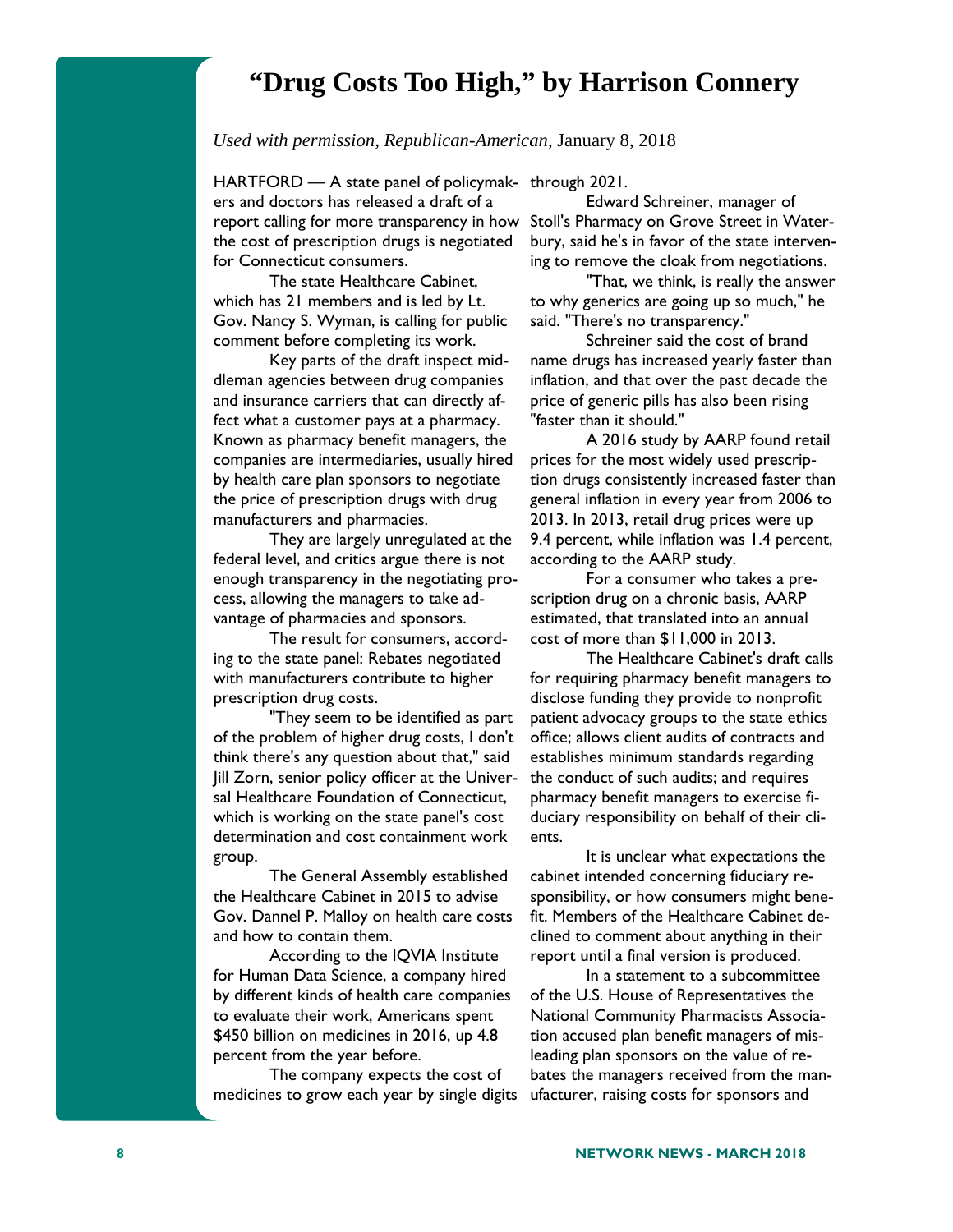#### beneficiaries.

The pharmacists association also argued that the benefit managers can set the price of drugs through maximum allowable cost lists, which set the upper limit on the price plan sponsors will pay for generic drugs.

Angela Mattie, a professor at Quinnipiac University medical school and a board member at Saint Mary's Hospital, said plan benefit managers have no incentive to lower the cost of drugs because rebates they negotiate are a percentage of the list price — the higher the list price the higher the rebate.

Jane Lutz, executive director of the Pharmacy Benefit Management Institute, said plan benefit managers play a critical role in controlling cost for health plan sponsors.

"They represent significant market share in the industry and they use that market share to leverage rebates from manufacturers and discounts from retail pharmacies," she said.

Mattie said mergers in the health care industry like CVS and Aetna and Amazon's plans to distribute drugs are industry disrupters that could eliminate the need for pharmacy benefit managers.

"The question becomes do we really need PBMs in our supply chain for pharmaceuticals," Mattie said. "I think people realize that middle part of the pharmacy chain does drive costs up. Whether or not PBMs will still be in our system in five years is debatable."

Connery, Harrison. "Drug Costs Too High." *Republican American*, 8 Jan. 2018.

## **iMedicare is now Amplicare**



ur friends at iMedicare have done some considerable thinking and to best serve the evolving needs of community pharmacies, they have decided to undergo significant changes.

They know pharmacy owners see the most value during Open Enrollment, and recognize that they are looking for versatile solutions that allow them to do more of what they are good at...taking care of patients - Everyday.

That is why iMedicare decided to embrace an allin-one solution that you can use every day to drive profitability to your pharmacy, while meaningfully engaging with your patients in a myriad ways.

Moving forward iMedicare will be called Amplicare, as they strive to enable you to provide amplified care for your patients.

There has been no change in ownership. The same people that you have come to know the last few years at iMedicare will continue to own, operate, and evolve as Amplicare.



- iMedicare the best plan comparison software.
- Amplicare Restore Drive front-end sales with clinical solutions.
- Amplicare Impact Keep Star Ratings high and DIR fees low. Identify which patients are impacting your bottom line and intervene at the right moment.
- Amplicare Connect automated refill reminders to patients affecting your DIRs, customized campaigns, birthday calls, and more; all recorded in your voice and coming from your phone number.

For more information please visit https:// ampli.care/ or attend one of our rebranding webinars. Register here.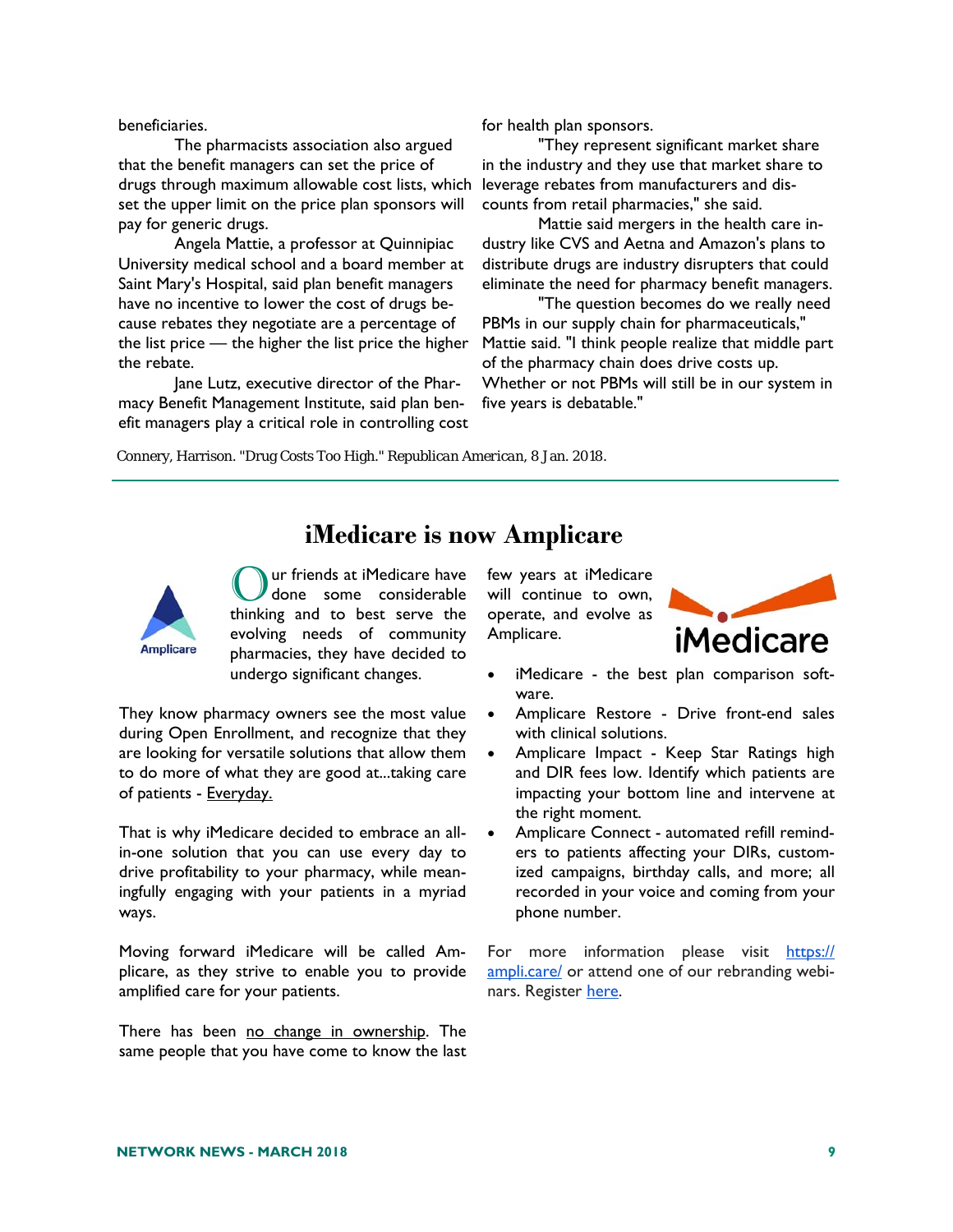### **It's Almost Like the Elderly are Being Preyed Upon …**

by Jayne Cannon | Feb 13, 2018

*From NCPA The Dose* 

*We talk a lot about PBM abuses, but there's no better way to illustrate the real-life impact of PBMs than hearing examples of what goes on in community pharmacies across the nation every day. In the coming weeks, we'll feature some of these stories from NCPA members who've told us how PBMs mislead and mistreat patients and pharmacies.* 

W hile I was out<br>of the phar-<br>21, one of my patients of the pharmacy on Dec. came in and asked my relief pharmacist to transfer all of her medications to a big-box chain two towns away. When I



came back to my store on Dec. 26, I called the patient to ask why she had transferred after almost five years with us. She told me that her insurance broker told her that she could save over \$200 by switching from our pharmacy and using a new plan at the big box. So, based on her broker's recommendation, she switched plans.

 But the problem is that the insurance broker failed to mention the patient actually could save more than \$50 a year over the big box store by staying with our pharmacy and using the new plan. I did my own investigation and research on medicare.gov, and printed a list of the patient's drugs and how much she would pay at the big-box chain versus our pharmacy. After showing the patient she could save even more money by continuing to use our pharmacy, she was thrilled to be able to switch everything back.

 On Dec. 28, I called the chain pharmacy and transferred back all of the prescriptions we transferred to them a week earlier, plus all of her new prescriptions. The pharmacist at the chain was confused because they just transferred everything from us a few days ago. Along with causing confusion, we wasted a lot of time with both our staffs transferring prescriptions. It's a process that takes time, and it had to be done twice, for no reason.

 I did a little more research and was told that brokerage compensation is consistent across all plans per rules set by the Centers for Medicare and Medicaid Services. In an email exchange with one of the

> big three wholesalers, I was told plans have employees that enroll patients and that some plans/chains have strong affiliations, so there could be some bias there. I am all for the free market and competition improving care and driving down costs, but what I am against

is the idea that some pharmacies and Medicare plans can control the market by misleading/preventing patients from making decisions in their best interest. Money is tight for this patient and she chose the new plan to save a good chunk of money, but she saves more money by choosing that new plan and continuing to use my pharmacy.

 The big issue here is that the insurance broker was technically correct in what he did say, but what he did NOT say bothers me. Why fail to tell the patient the whole truth? Why didn't he tell her that she'd save money with a new plan at my pharmacy? This caused confusion and waste with all the transferring, investigation, and transferring. If all of the facts and information were presented in an honest and straightforward way, there would have been no confusion and there would not have been any waste in labor hours. It is almost like the elderly are being preyed upon because of their trust that others will help them make choices in their best interest.

Cannon, Jayne. "It's Almost Like the Elderly are Being Preyed Upon..." *NCPA The Dose*, 13 Feb. 2018.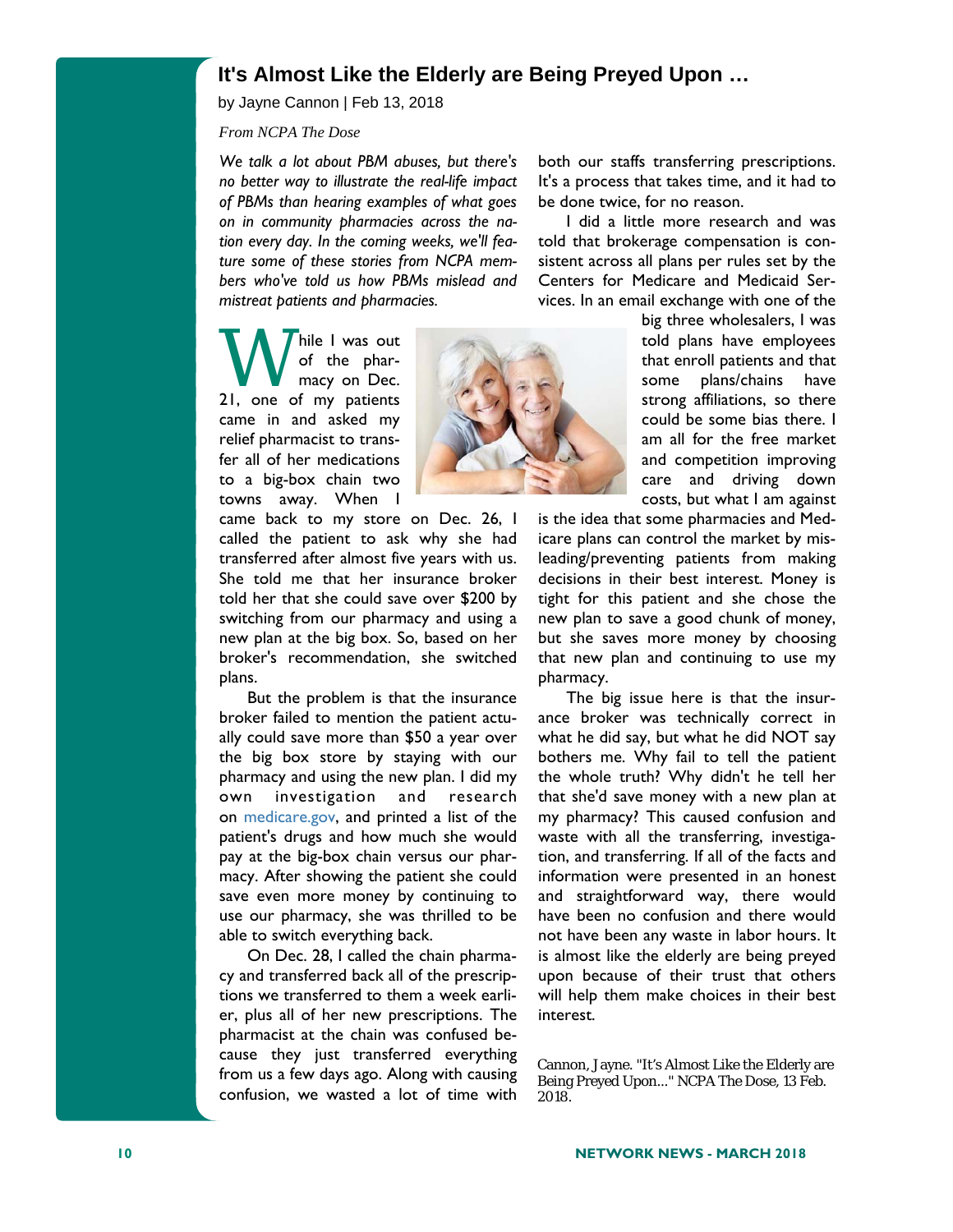## **NPSC EXPO & CE PROGRAM AT A GLANCE**

Registration packet mailed out in early March. Online Registration available after March 19.

|                                               | 100000, 110112, 2010                                                                                                                                 |
|-----------------------------------------------|------------------------------------------------------------------------------------------------------------------------------------------------------|
| $11:00$ AM $-6:00$ PM                         | <b>Attendee Registration</b>                                                                                                                         |
| $12:00$ PM $-2:00$ PM                         | Lunch (no exhibits)                                                                                                                                  |
| $2:00$ PM $-6:00$ PM                          | OutcomesMTM One-on-One Meetings with Kenny Correia (by appt)*                                                                                        |
| $2:00 \text{ PM}$ -6:00 PM                    | Gabe Trahan One-on-One Front Store Help (by appt)*                                                                                                   |
| $1:00 \text{ PM} \rightarrow 3:00 \text{ PM}$ | Law: Controlled Substances Regulations and Drugs of Abuse (.2 CEUs)<br>Claire M. Brennan, Diversion Program Manager, DEA, New England Field Division |
| $1:00$ PM $-4:00$ PM                          | Adult CPR/AED (Certificate Program, no CE credit)<br><b>Red Cross</b>                                                                                |
| 3:00 PM $-$ 5:00 PM                           | Law: Intro to OSHA: Safety Fundamentals for Today's Professional<br>$(.2$ CEUs)<br>John F. Able, CSP, CONN-OSHA, CT Dept. of Labor                   |
| $6:00$ PM $-10:00$ PM                         | "Let's Network" Kickoff Reception                                                                                                                    |

#### Tuesday, April 24, 2018

## Wednesday, April 25, 2018

| $7:00$ AM $-9:00$ AM       | <b>Networking Breakfast</b>                                                                                                                                                                                                                                                          |
|----------------------------|--------------------------------------------------------------------------------------------------------------------------------------------------------------------------------------------------------------------------------------------------------------------------------------|
| $7:00$ AM $-2:00$ PM       | Exhibit Hall Hours                                                                                                                                                                                                                                                                   |
| $8:00$ AM $-2:00$ PM       | OutcomesMTM One-on-One Meetings with Kenny Correia (by appt)*                                                                                                                                                                                                                        |
| $8:00$ AM $-4:00$ PM       | Gabe Trahan One-on-One Front Store Help (by appt) $*$                                                                                                                                                                                                                                |
| 8:00 AM-9:30 AM            | <b>Identifying and Managing Nutrient Depletion (.15 CEUs)</b><br>Dennis Song, RPh, CHC                                                                                                                                                                                               |
| 9:30 AM- $11:00$ AM        | Clinical Billing: Let's Get Paid (.15 CEUs)<br>Angela Jenkins, Sr. Reimbursement Specialist, Creative Pharmacist                                                                                                                                                                     |
| $11:00$ AM $-2:00$ PM      | Lunch & Exhibits                                                                                                                                                                                                                                                                     |
| $1:30$ PM                  | <b>RAFFLE</b>                                                                                                                                                                                                                                                                        |
| $2:00 \text{ PM}$ -4:00 PM | <b>Overview of the Blue Cross Blue Shield of Rhode Island Medication</b><br><b>Therapy ManagementProgram and OutcomesMTM Documentation</b><br>System (.2 CEU)<br>Kenny Correia, PharmD, BCACP, CDOE, Board Certified Ambulatory Care<br><b>Pharmacist, Anchor Medical Associates</b> |

\* One‐on‐One Sessions with Gabe Trahan and Kenny Correia (OutcomesMTM) are 30 minutes in length and offered on a first come first served basis. **To schedule, please contact Valerie Kacian at valerie@northeastpharmacy.com or 800‐532‐3742 ext 121.**